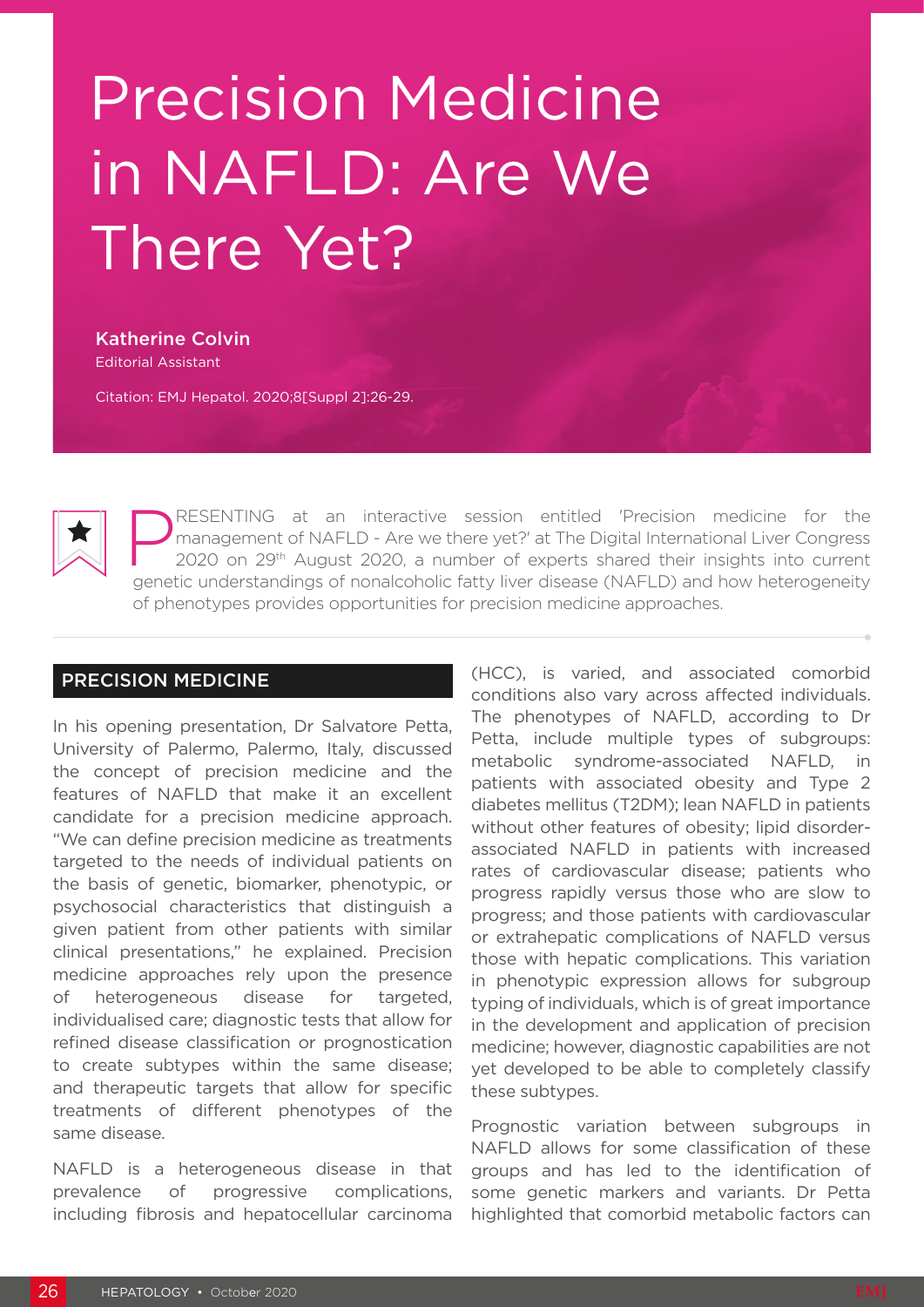*"the most specific classifications currently available, with the greatest hope for development of precision medicine for NAFLD, are the identified genetic variants associated with different NAFLD phenotypes"*

discriminate fibrosis risk in known NAFLD, with arterial hypertension, a definite risk factor for rapid progression of liver fibrosis. The presence of T2DM predicts an increased risk of liver fibrosis over time, but the metabolic risk factors of T2DM, hypertension, dyslipidaemia, and obesity have a combined impact on the time to development of cirrhosis greater than each of their cumulative impacts on cirrhosis risk. However, the most specific classifications currently available, with the greatest hope for development of precision medicine for NAFLD, are the identified genetic variants associated with different NAFLD phenotypes.

# GENETIC VARIANTS

In the second presentation, Prof Elizabeth Speliotes, University of Michigan, Ann Arbor, Michigan, USA, outlined the current understanding of genetic variants across heterogeneous phenotypes of NAFLD. In seeking to better understand this heterogeneity, genome-wide association studies have identified seven loci that account for approximately 15% of the heritability of NAFLD. Variants across these gene loci have differing effects on heritability or liver disease phenotypes and have differing associations with markers of dyslipidaemia and metabolic syndrome. Prof Speliotes highlighted the research and clinical value of these findings: "This is actually very exciting because it shows that genetics can dissociate epidemiologically correlated traits," which can then potentially be used as markers to identify subgroups of NAFLD for prognostic understanding and therapeutic targets: the basis of precision medicine.

To assess the value of testing for genetic variants to identify these subgroup patients, Prof Speliotes described population studies of thousands of patients that considered the interaction of these genetic variants with environmental factors. These studies found that the genetic variant PNPLA3 I148M, when combined with elevated serum insulin, glucose, triglycerides, and BMI, multiplied the risk of developing hepatic steatosis beyond the cumulative risk of each individual risk factor. A further study assessed the value of intervening in these genetically at-risk subgroups by comparing the impact of lowering insulin resistance; it found a greater reduction in risk of NAFLD following lowering of insulin resistance in those patients with the PNPLA3 genotype compared to those without the genetic variant. This magnified benefit of intervention was also seen in shorter-term interventional studies, including a study where patients with the higher risk genetic variant lost a greater amount of liver fat during a 6-day hypocaloric diet compared to those without the genetic variant, even with identical weight loss.

## LIVER LIPIDOME

In her closing presentation, Prof Hannele Yki-Järvinen, University of Helsinki, Helsinki, Finland discussed the genetic variants of phenotypic subtypes of NAFLD, and how they impact lipid metabolism and expression in the liver (i.e., the liver lipidome). Multiple genetic variants predispose to progressive NAFLD, but several other genetic variants protect against progression of steatosis to more advanced forms of liver disease, or protect against development of cardiovascular disease or T2DM. To illustrate the impact of genetic variants on lipid metabolism in NAFLD, Prof Yki-Järvinen described her research identifying hepatic lipid expression by genetic variant subtype. "To our surprise, the human liver lipidome was markedly different in metabolic NAFLD and PNPLA3 NAFLD," she explained. She found that metabolic phenotypes had a predominance of saturated or monounsaturated fatty acids, whilst those individuals with PNPLA3 NAFLD had almost no triglycerides and a greater predominance of highly polyunsaturated fatty acids. Ceramides, which are known to contribute to insulin resistance, T2DM, and cardiovascular disease, were found to be markedly increased in metabolic NAFLD but not in those carrying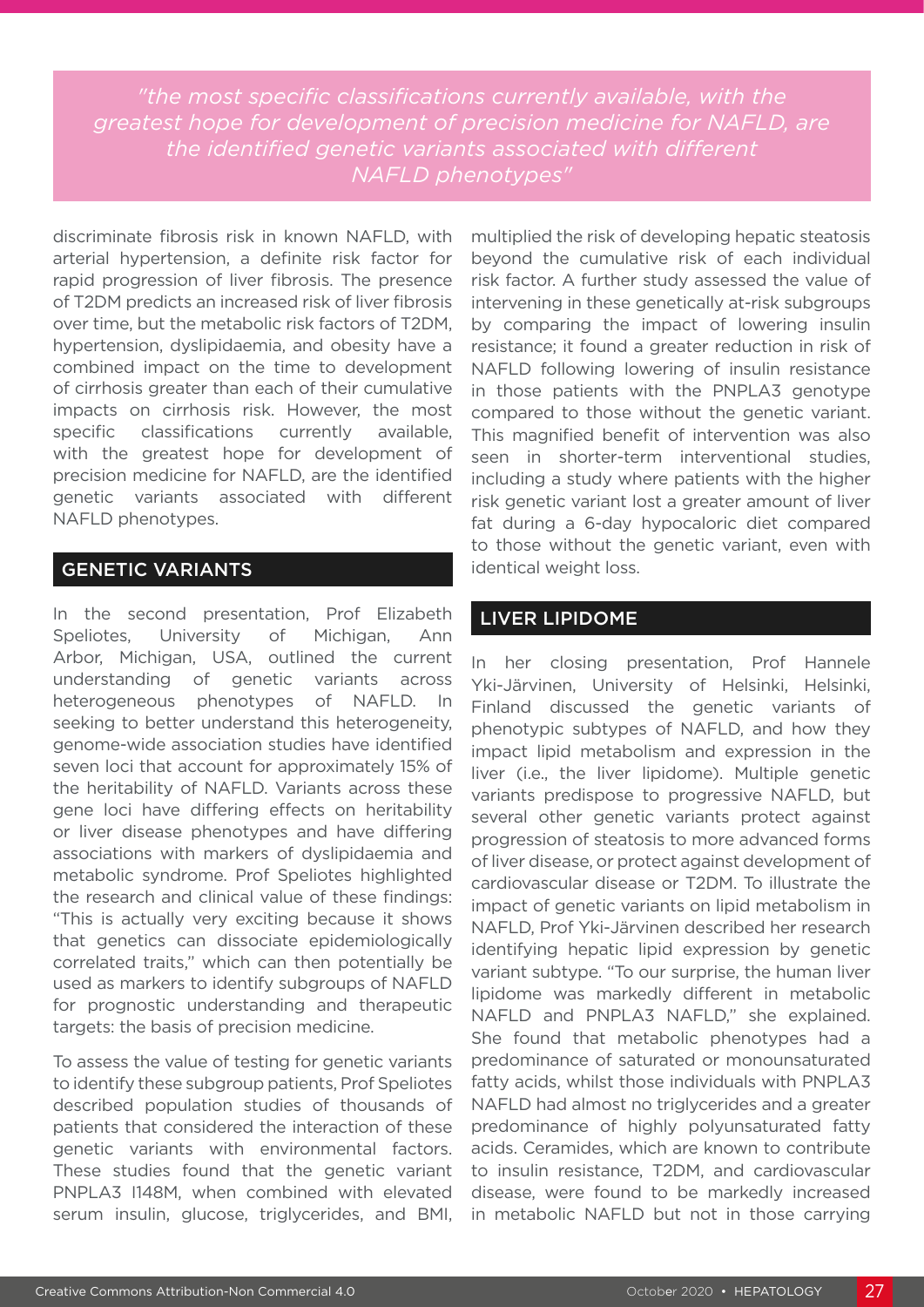the PNPLA3 gene variant, which Prof Yki-Järvinen indicated is potentially the reason for the association of metabolic NAFLD with these comorbidities but not of PNPLA3 NAFLD.

In protective genetic variants in NAFLD, those that protect against the development of cardiovascular disease, T2DM, or liver malignancy, there were also subtype-specific alterations in the liver lipidome. HSD17B13, a lipid droplet protein expressed in the liver, has a protective variant HSD17B13 rs72613567 that decreases the risk of alcoholic and nonalcoholic cirrhosis, fibrosis, and HCC in NAFLD, but does not affect steatosis. The lipidome in this variant was associated with increased liver phosphatidylcholines and phosphatidylethanolamines. MARC1, an enzyme of unknown function located in the outer mitochondrial membrane, has a protective variant MARC1 rs2642438 that shields against steatosis and cirrhosis and is associated with decreased low-density lipid cholesterol. Study of the lipidome of this variant found it to be associated with increased hepatic phosphatidylcholines, and less inflammation and fibrosis. The significance and underlying mechanism of the changes in lipidome with these protective variants, particularly the increase



in hepatic phosphatidylcholines, is currently being investigated.

### ROLE OF EPIGENETICS

Epigenetic modifications also influence the heterogeneity of phenotypes in NAFLD, as outlined by Dr Sookoian, University of Buenos Aires, Buenos Aires, Argentina, in her presentation. "Epigenetics is the interface between the environment, fetal life, and the genome," clarified Dr Sookoian, before briefly providing an overview of the three major processes of epigenetics that may play a role in NAFLD phenotypes. Gene methylation is usually associated with gene repression and usually occurs at the gene promoter region. Histone modification is generally associated with gene expression and involves many posttranslational modifications. Another mechanism of epigenetics is noncoding RNA-mediated gene silencing, which involves regulation of chromatin structure, co-operation with methylases, and effects RNA stability.

Epigenetic changes found in NAFLD include hypermethylation of the promoter of PGC1α, a master metabolic regulator, in patients with NAFLD (47.9% of alleles methylated), which is associated with decreased mitochondrial copy number and increased insulin resistance. In advanced NAFLD, epigenetic changes are found in tissue repair genes (hypomethylated and overexpressed), which leads to the accumulation of scar tissue, and in metabolic genes (hypermethylated and under-expressed), which leads to metabolic dysregulation.

## FUTURE APPLICATIONS AND RESEARCH DIRECTIONS

Although progress in refined diagnostic testing and further scientific understanding of the pathophysiology of genetic variant-specific subtypes is needed, the presenters highlighted a few approaches for precision medicine in NAFLD already underway. Studies of environmental modifications in PNPLA3 NAFLD suggest that dietary or surgical interventions to reverse obesity will have a more pronounced reduction in risk of NAFLD development or progression in individuals carrying this variant. Another